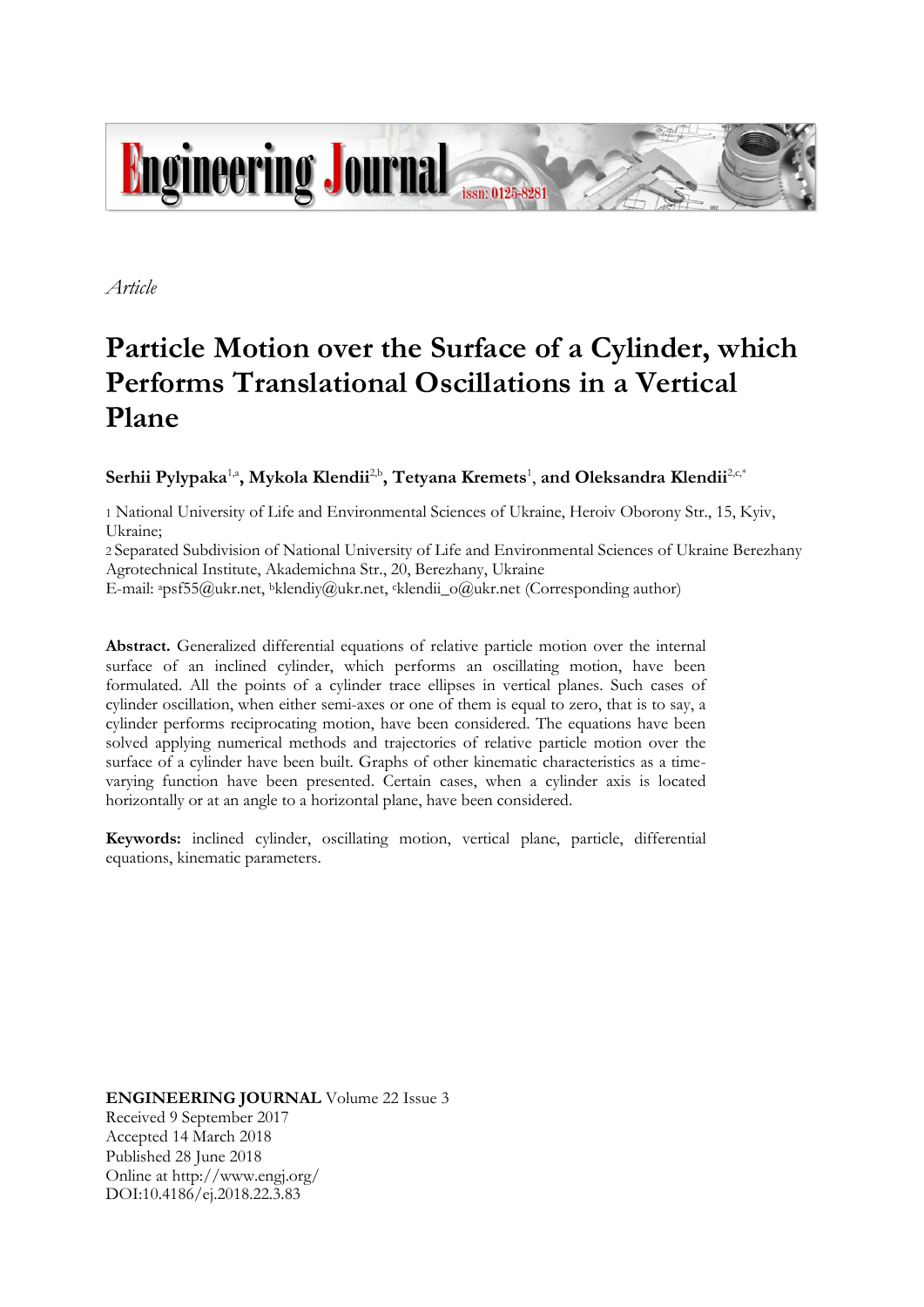# **1. Introduction**

An inclined plane is a universal structural element of numerous agricultural machines [1]. In course of processing technological material moves over it. The most investigated is particle motion over a horizontal plane, which performs oscillating rectilinear or circulatory motion. In case of an inclined plane, investigations are usually conducted at its rectilinear reciprocating oscillations in horizontal direction, in the direction of plane inclination or in transverse direction [1]. If there are curvilinear plane oscillations, when all its points trace ellipses and the plane itself has an inclination, the movement of technological material changes significantly. If a cylinder is taken instead of a plane and it performs the same oscillations, the solutions to the problem for investigating relative particle motion over its surface change significantly.

Except for the fundamental monograph [1], which considers rectilinear reciprocating oscillations, there are papers devoted to curvilinear plane oscillations. Generally, the problem of material particle motion over the plane, which performs circular oscillating motion, has been solved by M. Ye. Zhukovskyi in geometrical interpretation [2] and has been generalized and applied to the cases of elliptical vibrations by I.I. Blekhman [3, 4, 10]. P.M. Vasylenko has set up differential equations of particle motion in projections onto a moving system of axes, which is rigidly connected with an oscillating plane [1] and I.I. Blekhman - in projections onto the axes of a fixed coordinate system. P.M. Zaika has considered particle motion over operating surfaces of vibrating grain-cleaning machines [5, 9]. Material particle motion over a rough surface of a cylinder, all the points of which trace circles in horizontal planes, has been investigated in paper [6]. Relative particle motion over the surface of a helicoid, which rotates about its vertical axis, has been considered in paper [7].

#### **2. Material and Method**

Let us locate the lower half of a cylinder in such a way that its axis is inclined to a horizontal plane at an angle  $\beta$  (Fig. 1). First of all, let us write the equation of a cylinder with a horizontal axis [8]:

$$
X = u; \t Y = R\cos\alpha; \t Z = -R\sin\alpha,
$$
\t(1)

where *R* – radius of a cylinder; α, *u* – independent variables of a surface, *α* – angle of rotation of a cylinder point about its axis; *u* –length of rectilinear generator of a cylinder.



Fig. 1. Graphic illustrations of an inclined cylinder location and the direction of its oscillations:

(а) Location of a cylinder in *OXYZ* coordinates;

(b) Location of a vertical plane *μ* in *OXYZ* coordinates;

(c) Location of an ellipse in a plane *μ* with *OZW* axes.

Let us turn the cylinder (1) through an angle *β* about *OY* axis. A parametric equation of the turned cylinder can be written as:

$$
X = u\cos\beta + R\sin\beta\sin\alpha; \qquad Y = R\cos\alpha; \qquad Z = u\sin\beta - R\cos\beta\sin\alpha. \tag{2}
$$

A cylinder performs translational oscillations in such a way that all its points generally trace ellipses in vertical parallel planes. Figure 1(a) shows a general case, when a cylinder is rigidly attached to *OXYZ*  coordinate system, all the points of which, together with a cylinder, move in ellipses that are placed in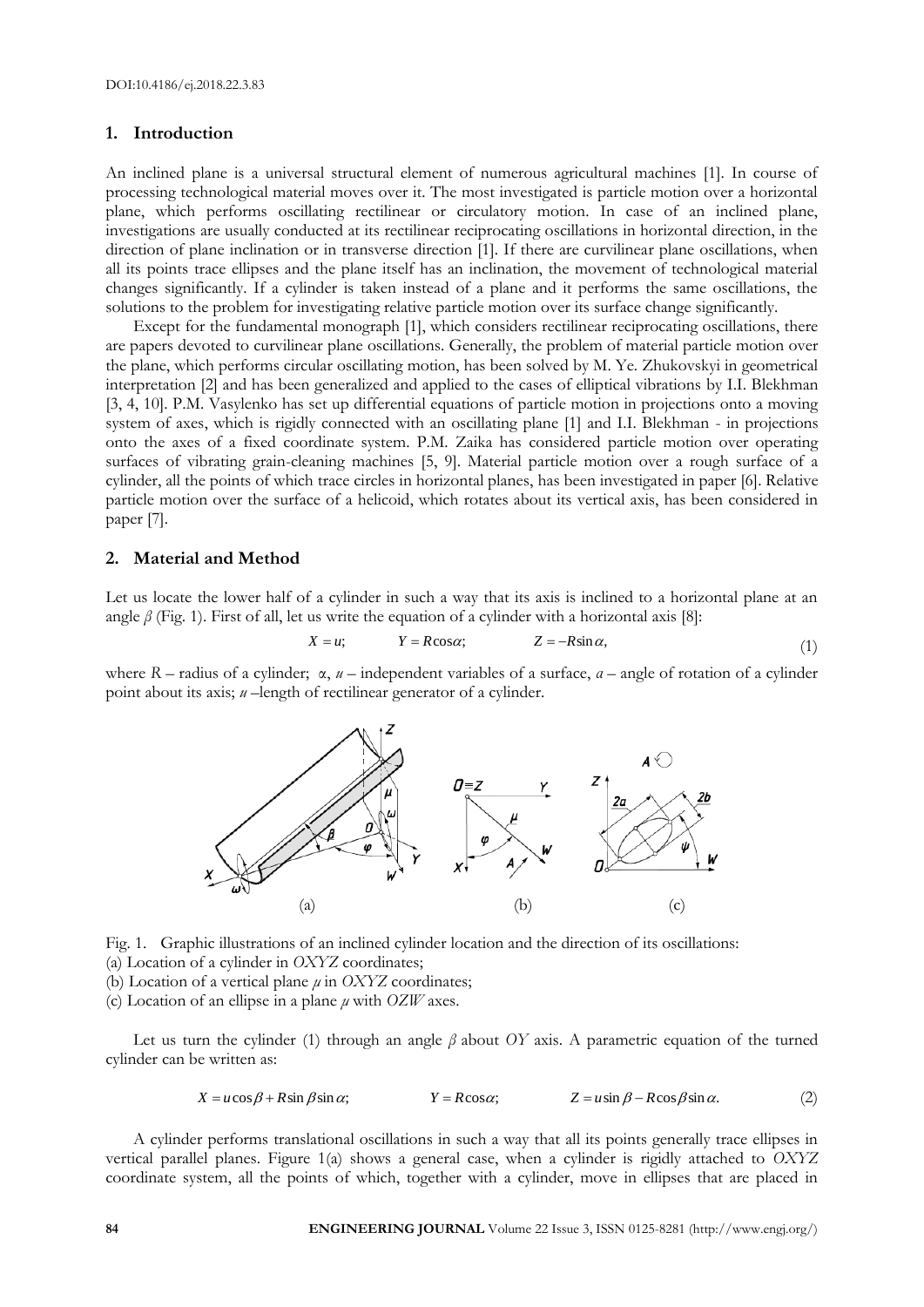vertical planes, which are parallel to plane *μ*. Plane *μ* with *OZW* axes (Figs. 1(а)-(b)), where there are ellipses, makes an angle *φ* with *OXZ* coordinate plane. This angle can be equal to the value ranging from *0<sup>0</sup>* to *90<sup>0</sup>* . If  $\varphi = 0^0$ , there are longitudinal oscillations, if  $\varphi = 90^0$ , there are transverse oscillations. If there is the case presented in Fig. 1(a), this angle is equal to 90<sup>0</sup>. In a plane *μ* let us plot an ellipse with a major semi-axis *a* and a minor semi-axis  $b - a$  trajectory of translational oscillations of all the points of a cylinder (Fig. 1(c)). The direction of the major axis of an ellipse is set up by the angle  $\psi$  of its inclination to a horizontal plane. If  $b=0$ , a cylinder performs reciprocating oscillations along the preset direction of the major axis, if  $a=b$ , the trajectory of oscillatory motion is in the form of circles (here, the value of angle *ψ* does not make any difference). We consider absolute particle motion in projections onto the axes of *OXYZ* coordinate system. Absolute trajectory of a particle can be written as a sum of translational motion of a cylinder, all the points of which in a general case trace ellipses, and relative motion of a particle over the surface of a cylinder:

$$
x = x_n + x_v; \t y = y_n + y_v; \t z = z_n + z_v,
$$
 (3)

where  $x_n = x_n(t)$ ;  $y_n = y_n(t)$ ;  $z_n = z_n(t)$  – trajectory of relative motion of a cylinder as a time function *t*;  $x_v = x_v(t)$ ;  $y_v = y_v(t)$ ;  $z_v = z_v(t)$  – trajectory of relative motion of a particle over the surface of a cylinder as a time function *t*.

Every point of a cylinder traces an ellipse with semi-axis *а* and *b*. A radius vector of an ellipse point in the plane  $\mu$  of its location has the following coordinates:  $\{a\cos\omega t, b\sin\omega t\}$ , where  $\omega$  – frequency of oscillations (if  $a=b$  – angular velocity of rotation of cylinder points around circles),  $t$  – time, independent variable. The axes of such an ellipse are parallel to the axes *OX* and *OW*. Applying the known rotation formula, let us rotate it through an angle *ψ*. Afterwards, a radius vector of an ellipse point can be written as:

$$
\{-a\cos\psi\cos\omega t + b\sin\psi\sin\omega t; a\sin\psi\cos\omega t + b\cos\psi\sin\omega t\}
$$
 (4)

Taking into consideration the angle *φ* between the planes *OZX* and *OZW*, a parametric equation of an ellipse in projections onto the axes of *OXYZ* coordinate system can be written as:

$$
x_n = (a\cos\psi\cos\omega t + b\sin\psi\sin\omega t)\cos\varphi; \quad x_n = (a\cos\psi\cos\omega t + b\sin\psi\sin\omega t)\cos\varphi; \ny_n = (a\cos\psi\cos\omega t + b\sin\psi\sin\omega t)\sin\varphi; \quad y_n = (a\cos\psi\cos\omega t + b\sin\psi\sin\omega t)\sin\varphi; \nz_n = -a\sin\psi\cos\omega t + b\cos\psi\sin\omega t. \quad z_n = -a\sin\psi\cos\omega t + b\cos\psi\sin\omega t.
$$
\n(5)

A particle slides over a cylinder along a certain trajectory. We obtain the equation of a trajectory, if we correlate independent variables *α* and *u* of the surface (2). This correlation can be written by means of time *t*, that is to say, the coordinates of a particle on the surface of a cylinder are time functions:  $a = a(t)$  and  $u = u(t)$ . In this case, relative particle motion (trajectory on a cylinder) can be described by the following equations:

$$
x_{v} = u \cos \beta + R \sin \beta \sin \alpha;
$$
  
\n
$$
y_{v} = R \cos \alpha;
$$
  
\n
$$
z_{v} = u \sin \beta - R \cos \beta \sin \alpha.
$$
  
\n(6)

By summing translational (5) and relative (6) motions applying formula (3), we obtain an equation of absolute trajectory of a particle:

$$
x = (a \cos \psi \cos \omega t + b \sin \psi \sin \omega t) \cos \varphi + u \cos \beta + R \sin \beta \sin \alpha;
$$
  
\n
$$
y = (a \cos \psi \cos \omega t + b \sin \psi \sin \omega t) \sin \varphi + R \cos \alpha;
$$
  
\n
$$
z = -a \sin \psi \cos \omega t + b \cos \psi \sin \omega t + u \sin \beta - R \cos \beta \sin \alpha.
$$
 (7)

By setting up the values of semi-axis *а* and *b*, we can obtain different trajectories of relative motion of a cylinder (ellipses, circles, rectilinear segments), which can be oriented in vertical planes in all possible positions by means of respective values of angles *φ* and *ψ*.

The dependences  $a=a(t)$  and  $u=\mu(t)$ , which describe trajectory of relative motion (sliding of a particle over the surface of a cylinder), are the unknown functions that must be found. After differentiating Eq. (6) according to time *t*, we find projections of absolute velocity of a particle: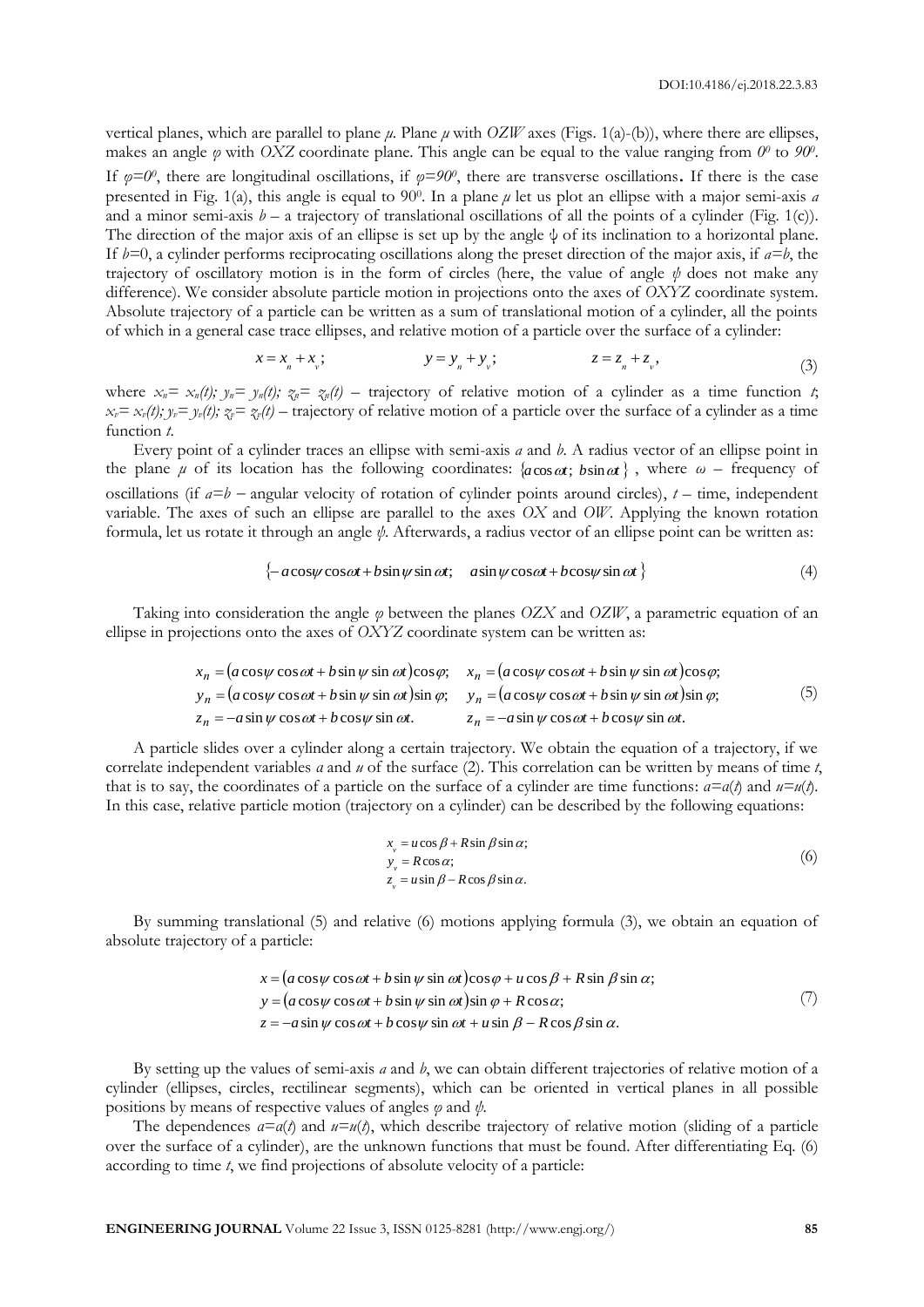$$
x' = \omega(-a\cos\psi\sin\omega t + b\sin\psi\cos\omega t)\cos\varphi + u'\cos\beta + R\alpha'\sin\beta\sin\alpha;
$$
  
\n
$$
y' = \omega(-a\cos\psi\sin\omega t + b\sin\psi\cos\omega t)\sin\varphi - R\alpha'\cos\alpha;
$$
  
\n
$$
z' = \omega(a\sin\psi\sin\omega t + b\cos\psi\cos\omega t) + u'\sin\beta - R\alpha'\cos\beta\cos\alpha.
$$
 (8)

Differentiation of expressions (8) provides projections of absolute acceleration:

$$
x'' = -\omega^2 (a\cos\psi\cos\omega t + b\sin\psi\sin\omega t)\cos\phi + u''\cos\beta + R\sin\beta(\alpha''\cos\alpha - \alpha'^2\sin\alpha);
$$
  
\n
$$
y'' = -\omega^2 (a\cos\psi\cos\omega t + b\sin\psi\sin\omega t)\sin\phi - R(\alpha''\sin\alpha + \alpha'^2\cos\alpha);
$$
  
\n
$$
z'' = \omega^2 (a\sin\psi\cos\omega t - b\cos\psi\sin\omega t) + u''\sin\beta - R\cos\beta(\alpha''\cos\alpha - \alpha'^2\sin\alpha).
$$
\n(9)

Let us set up motion equation in the form of  $\overline{mw} = \overline{F}$ , where  $m$  – mass of a particle,  $w$  – vector of absolute acceleration,  $\overline{F}$  – resultant vector of the forces exerted upon a particle. Such forces are weight force *mg* (*g=*9,81 *m/s 2* ), reaction *N* of the surface of a cylinder and friction force *fN* when particle is sliding over the surface of a cylinder  $(f -$  friction coefficient). All the forces must be projected onto the axes of *OXYZ* coordinate system.

Weight force is down-directed, thus, its projections can be written as:

$$
\{0; 0; -mg\}.
$$
 (10)

Reaction *N* of the surface of a cylinder is directed normally to it and is determined by the vector product of two vectors, which are tangent to the coordinate lines of a cylinder. The projections of these vectors are partial derivatives of Eq. (2):

$$
\frac{\partial X}{\partial \alpha} = R \sin \beta \cos \alpha; \qquad \frac{\partial Y}{\partial \alpha} = -R \sin \alpha; \qquad \frac{\partial Z}{\partial \alpha} = -R \cos \beta \cos \alpha; \n\frac{\partial X}{\partial u} = 0; \qquad \frac{\partial Y}{\partial u} = \cos \beta \sin \alpha; \qquad \frac{\partial Z}{\partial u} = \sin \beta.
$$
\n(11)

After vector multiplication of vectors (11) and after reducing of the obtained vector to a unit one, projections of a normal vector to the surface can be written as:

$$
\{-\sin\beta\sin\alpha; \quad -\cos\alpha; \quad \cos\beta\sin\alpha\}.
$$
 (12)

Since friction force is directed at a tangent to the trajectory of relative motion of a particle to the opposite side, let us find projections of a tangent vector. They are determined by the first derivatives of Eq. (6):

$$
x'_{v} = u' \cos \beta + R\alpha' \sin \beta \cos \alpha; \qquad y'_{v} = -R\alpha' \sin \alpha; \quad z'_{v} = u' \sin \beta - R\alpha' \cos \beta \cos \alpha. \tag{13}
$$

Geometric sum of the components (13) yields the velocity of particle sliding over the surface of a cylinder in relative motion:

$$
V_{\nu} = \sqrt{x_{\nu}^{\prime 2} + y_{\nu}^{\prime 2} + z_{\nu}^{\prime 2}} = \sqrt{u^{\prime 2} + R^2 {\alpha^{\prime 2}}} \tag{14}
$$

We obtain a unit tangent vector in projections onto the axes of *OXYZ* coordinate system from dividing projections (13) by the value of vector (14):

$$
\left\{\frac{u'\cos\beta + R\alpha'\sin\beta\cos\alpha}{\sqrt{u'^2 + R^2\alpha'^2}};\qquad -\frac{R\alpha'\sin\alpha}{\sqrt{u'^2 + R^2\alpha'^2}};\qquad \frac{u'\sin\beta - R\alpha'\cos\beta\cos\alpha}{\sqrt{u'^2 + R^2\alpha'^2}}\right\}.
$$
(15)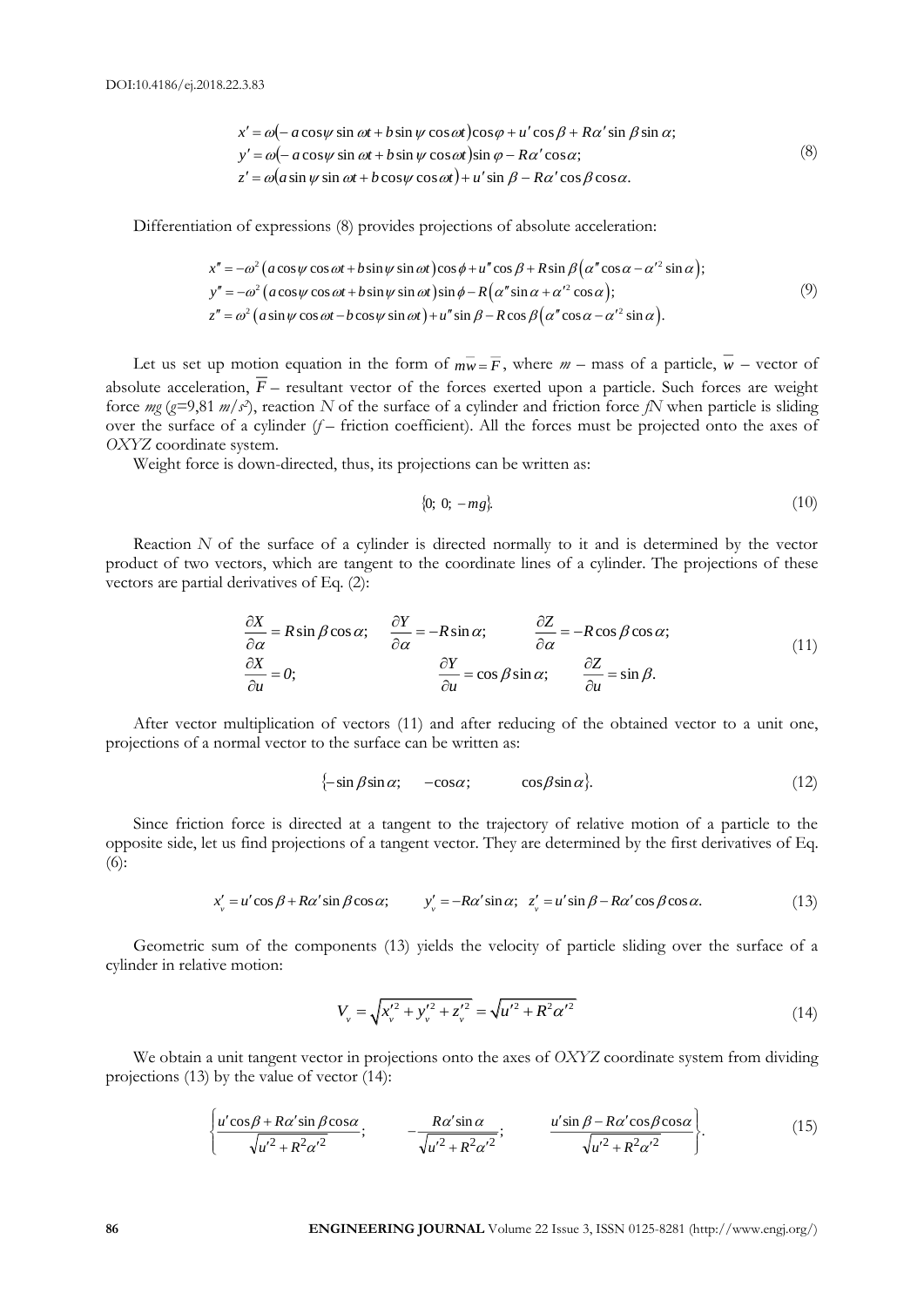Let us break down vector equation  $\overline{mw} = \overline{F}$  in projections onto coordinate axes, taking into consideration that friction force *fN* is directed along a unit vector (15) to the side opposite to it:

$$
mx'' = -N \sin \beta \sin \alpha - fN \frac{u' \cos \beta + R\alpha' \sin \beta \cos \alpha}{\sqrt{u'^2 + R^2 \alpha'^2}};
$$
  
\n
$$
my'' = -N \cos \alpha + fN \frac{R\alpha' \sin \alpha}{\sqrt{u'^2 + R^2 \alpha'^2}};
$$
  
\n
$$
mz'' = -mg + N \cos \beta \sin \alpha - fN \frac{u' \sin \beta - R\alpha' \cos \beta \cos \alpha}{\sqrt{u'^2 + R^2 \alpha'^2}}.
$$
\n(16)

Let us substitute other derivatives (projections of absolute acceleration) from (9) into Eq. (16) and we get the system of three equations:

$$
m[-\omega^{2} (a\cos\psi\cos\omega t + b\sin\psi\sin\omega t)\cos\phi + u''\cos\beta + R\sin\beta(\alpha''\cos\alpha - {\alpha'}^{2}\sin\alpha)] =
$$
  
= -N sin  $\beta \sin \alpha - fN \frac{u'\cos\beta + R\alpha'\sin\beta\cos\alpha}{\sqrt{u'^{2} + R^{2}\alpha'^{2}}};$   

$$
m[-\omega^{2} (a\cos\psi\cos\omega t + b\sin\psi\sin\omega t)\sin\phi - R(\alpha''\sin\alpha + {\alpha'}^{2}\cos\alpha)] = -N\cos\alpha + fN \frac{R\alpha'\sin\alpha}{\sqrt{u'^{2} + R^{2}\alpha'^{2}}};
$$
(17)  

$$
m[\omega^{2} (a\sin\psi\cos\omega t - b\cos\psi\sin\omega t) + u''\sin\beta - R\cos\beta(\alpha''\cos\alpha - {\alpha'}^{2}\sin\alpha)] =
$$
  
= -mg + N cos  $\beta \sin \alpha - fN \frac{u'\sin\beta - R\alpha'\cos\beta\cos\alpha}{\sqrt{u'^{2} + R^{2}\alpha'^{2}}}.$ 

System (17) includes three unknown functions:  $N=N(t)$ ,  $u=u(t)$  and  $a=a(t)$ . Having solved it for *N*,  $u''$ and  $\alpha$ <sup>"</sup>, we obtain the following expressions.

$$
\alpha'' = -f \frac{\alpha'^3}{\sqrt{u'^2 + R^2 \alpha'^2}} R - K\omega^2 \left( \frac{\sin \alpha}{R} + f \frac{\alpha' \cos \alpha}{\sqrt{u'^2 + R^2 \alpha'^2}} \right) \sin \varphi +
$$
  
+ 
$$
\left( \frac{\cos \alpha}{R} - f \frac{\alpha' \sin \alpha}{\sqrt{u'^2 + R^2 \alpha'^2}} \right) \left( L\omega^2 \sin \beta \cos \varphi + M \cos \beta \right);
$$
  

$$
u'' = -g \sin \beta + Ab\omega^2 \sin \omega t + Ba\omega^2 \cos \omega t - f \frac{u'P}{\sqrt{u'^2 + R^2 \alpha'^2}};
$$
  

$$
N = mP.
$$
 (18)

System (18) is quite lengthy in spite of the fact that we have substituted some of the expressions for invariables and variables with symbols. Such invariables are the following ones:

$$
A = \cos\beta \sin\psi \cos\varphi + \sin\beta \cos\psi;
$$
  

$$
B = \cos\beta \cos\psi \cos\varphi - \sin\beta \sin\psi.
$$

The following symbols replace the variables:

$$
K = \sin \beta \cos \varphi \sin \alpha + \sin \varphi \cos \alpha; \qquad L = a \cos \psi \cos \omega t + b \sin \psi \sin \omega t;
$$
  

$$
M = g + \omega^2 (a \sin \psi \cos \omega t - b \cos \psi \sin \omega t); \qquad P = R \alpha'^2 + KL \omega^2 + M \cos \beta \sin \alpha.
$$

Solution of Eq. (17) for *N, u''* and *a''*, as well as numerical integration of the system of differential Eq. (18) for finding initial functions, is possible due to modern software. Let us consider certain cases.

*A fixed cylinder* ( $\omega=0$ ). In this case the value of angles  $\varphi$  and  $\psi$  does not make a difference. Let us consider the case, when the generators of a cylinder are inclined at a friction angle to a horizontal plane, that is to say, *β*=arctg *f*. The system of differential Eq. (18) and the expression for surface reaction *N* take a simplified form: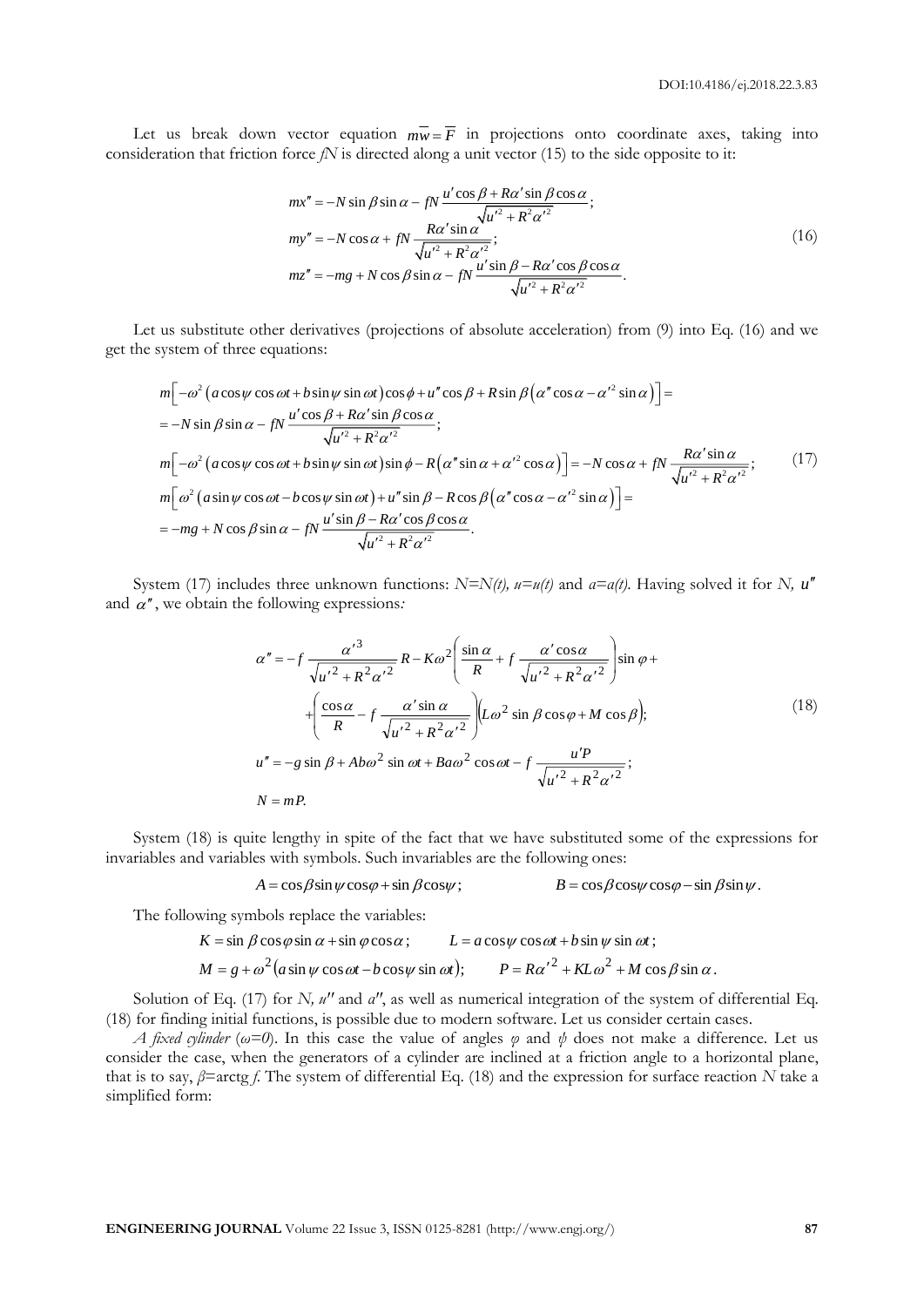$$
\alpha'' = \frac{g}{R} \cos \alpha \cos \beta - \frac{\alpha'}{\sqrt{u'^2 + R^2 \alpha'^2}} \left( R \alpha'^2 \text{tg} \beta + g \sin \alpha \sin \beta \right);
$$
  
\n
$$
u'' = -g \sin \beta - \frac{u'}{\sqrt{u'^2 + R^2 \alpha'^2}} \left( R \alpha'^2 \text{tg} \beta + g \sin \alpha \sin \beta \right);
$$
  
\n
$$
N = m \left( R \alpha'^2 + g \cos \beta \sin \alpha \right).
$$
\n(19)

For a separate case, when an initial value of angle *a* equals to 90<sup>0</sup>, that is to say, a particle is located on a lower generator of a cylinder and *α*<sup> $l$ </sup>=0, that is to say, there is no initial angular velocity of a particle in the direction opposite to the generators of a cylinder, the first equation of the system is changed into an identical equation, that is to say, the left and the right members are equal to zero. In the second equation the right member also changes into zero on condition that there is a negative sign before the root. Thus,  $u' = const$ , that is to say, the speed of particle movement along a lower generator is stable, which is to be expected. Surface reaction is stable as well: *N=mg*cos*β*. The same result is obtained from numerical integration of Eq. (19) under the initial conditions  $\alpha = \pi/2$  and  $a' = 0$ .

## **3. Result**

The case, when  $a=0$ ,  $a'=0$  and  $u'=0$ , that is to say, initial velocity of a particle equals to zero and it begins its motion from the side generator at the level of a cylinder axis, has been considered. In such a case its motion is oscillatory, which is stabilized afterwards and the trajectory approaches to a lower generator (Fig. 2(a)). There are graphic illustrations for friction coefficient *f=*0.3, that is to say, *β=*16,7<sup>0</sup> , *R=*0.2 *m*, time of movement  $t=2.5$  s.

In both cases velocity *V* becomes stabilized afterwards and the trajectory of motion approaches a lower generator of a cylinder, here, after stabilization of motion, velocity is greater in the second case. Surface reaction becomes stable afterwards as well (the graph represents its change for a particle mass *m=*0.01 *kg*).



Fig. 2. Graphiс illustrations of particle motion over a fixed cylinder, which is inclined at a friction angle (*β*=arctg *f)*:

(а) Trajectory of a particle, which begins its motion from the state of rest;

(b) Trajectory of a particle with initial angular velocity  $a' = 15 s^{-1}$ ;

(c) Curves of surface reaction *N* and velocity *V* of particle motion.

A cylinder performs rectilinear reciprocating oscillations in a horizontal plane ( $b=0$ ,  $\psi=0$ ). At such oscillation the height of cylinder points does not change. First of all, let us consider relative particle motion over a horizontal cylinder (*β=0*), which performs oscillations in transverse direction (*φ=*90<sup>0</sup> ). Obviously, the trajectory of particle sliding is a circular arc of the cross-section of a cylinder, where it oscillates changing the direction of its motion. Such oscillation is possible on condition that at the beginning of its motion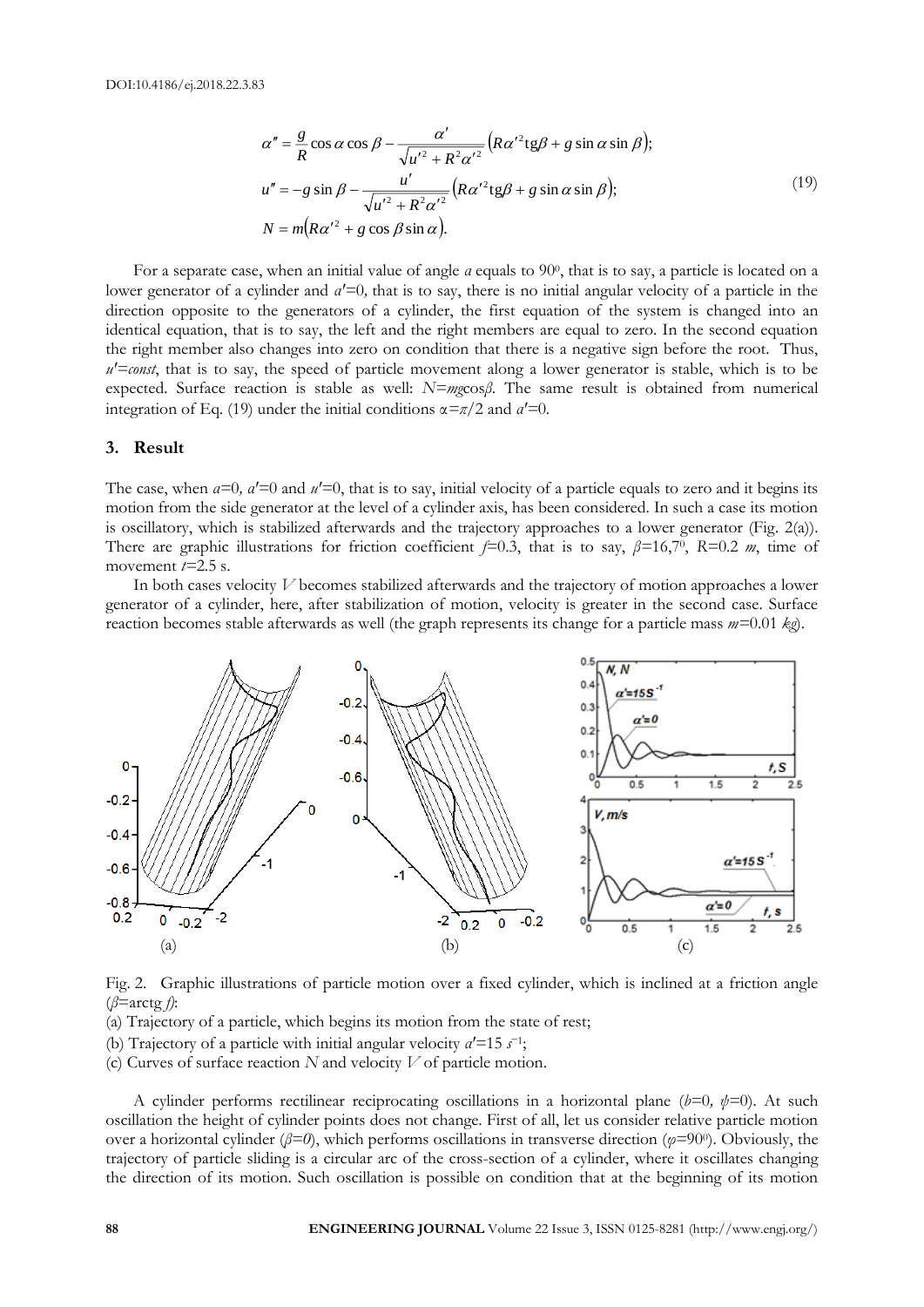relative velocity is equal to zero. We set up initial velocity  $u' = 2 m/s$  along the axis of a cylinder. Applying numerical integration of system (18) at  $R=0.2$  *m*,  $a=0.1$  *m*,  $a=\pi/2$ ,  $a'=0$ ,  $f=0.3$  and various values of  $\omega$ , we obtain relative trajectory of motion, which is represented in Fig. 3(a). A double-headed arrow line shows the direction of reciprocating oscillations. A particle begins its sliding from a lower generator of a cylinder and in a certain time period its motion is stabilized, afterwards it begins to slide around a circle. With an increase in the frequency of oscillations, a particle covers a greater distance along a cylinder axis within the same time period (*t=*2.5 *s*). This is also represented in Fig. 3(c), which shows a distance *u* curve along the axis of a cylinder. Figure 3(b) represents the trajectory of relative particle motion under previous initial conditions, except for the angle  $\varphi$ , which is equal to 45<sup>0</sup> in this case.



Fig. 3. Graphiс illustrations of particle motion over a horizontal cylider, which performs rectilinear recipricating oscillations in a horizontal plane at initial velocity  $u' = 2 m/s$  along its axis:

- (а) Trajectory of a particle at *φ=90<sup>0</sup>* ; (b) Trajectory of a particle at *φ=45<sup>0</sup>* ;
- (c) Curves of the distance *u* that a particle covers along a cylinder axis.

Let us consider relative particle motion at transverse rectilinear oscillations of a cylinder at the preset angle *β* of its inclination to a horizontal plane. As it is known, a particle cannot begin its motion over a fixed plane from the state of rest, if its inclination angle is less than a friction angle. The same is related to a cylinder, if a particle is located on its lower generator (that is to say, at *α=π/2*). However, the situation changes at oscillatory motion of a cylinder. Even at insignificant inclination angles of an oscillating cylinder, a particle begins to slide over its surface. Figure 4 shows relative trajectories of particle sliding, plotted at *β=2<sup>0</sup>* , *R=0.2 m*, *а=0.1 m*, *α=π/2, αꞌ=0, uꞌ=0, f=0.3*.



Fig. 4. Relative trajectories of particle sliding over an inclined cylinder (*β=2<sup>0</sup>* ): (a)  $ω=10 s<sup>-1</sup>$ ,  $φ=90<sup>0</sup>$  $\phi$ , *t*=10 *s*; (b)  $\omega$ =20 *s*<sup>-1</sup>,  $\varphi$ =90<sup>0</sup>, *t*=3 *s*; (c)  $ω=10 s<sup>-1</sup>, φ=45<sup>0</sup>$  $\phi$ ,  $t=10$  *s*; (d)  $\omega=10$  *s*<sup>-1</sup>,  $\varphi=15^{\circ}$ ,  $t=10$  *s*.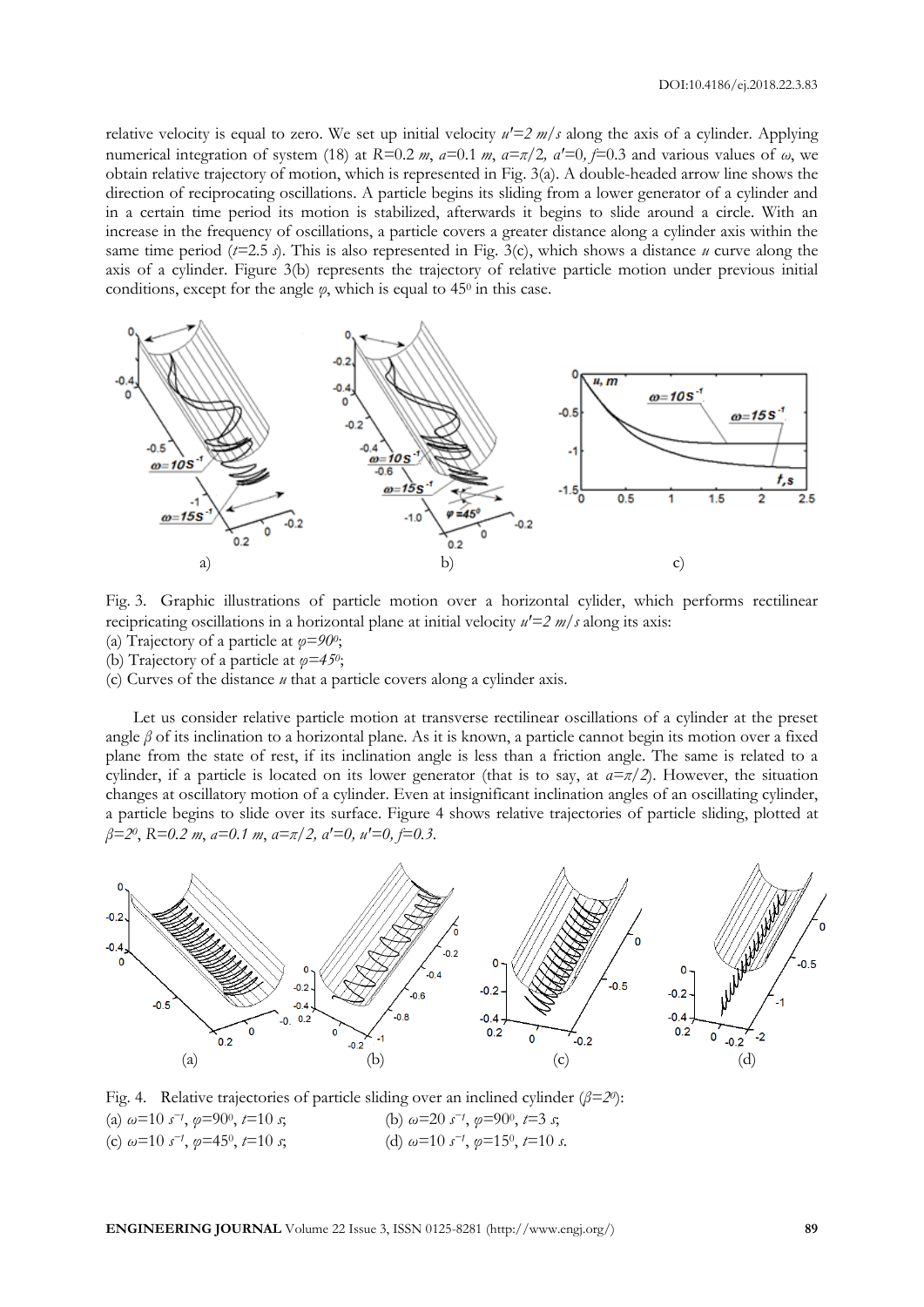When comparing Figs. 4(а) and 4(b), it can be concluded that an increase in the frequency of oscillations results in an increase of the velocity of particle movement downwards over a cylinder. If a cylinder is oscillated not in transverse direction, but at a certain angle to it, the trajectory changes (Fig. 4 (c)- (d)). Obviously, at *φ=*0 there are particle oscillations along a straight line – a lower generator of a cylinder.

Let us find out how a particle slides over a cylinder, which is inclined at a friction angle to a horizontal plane. If there are no oscillations after its motion is stabilized, a particle moves along a lower generator at stable speed. If a cylinder performs reciprocating rectilinear oscillations in transverse direction, the trajectory of particle motion is a space curve, which is similar to a sine curve with period that increases with time (Fig. 5(а)). A velocity curve (Fig. 5(b)) shows that it has a periodic nature, but, in general, it increases. Our investigations show that this increase along a cylinder axis has a linear character. A reaction *N* curve shows that surface pressure of a particle at the highest points of the trajectory is close to zero.



Fig. 5. Graphiс illustrations of particle motion over a cylinder, which is inclined at a friction angle  $(\beta = \arctg f)$ , that performs reciprocating oscillations:

(а) Trajectory of a particle, which begins its motion from the state of rest;

(b) Curves of surface velocity V of relative particle motion;

(c) Curves of surface reaction N of relative particle motion.

A cylinder performs reciprocating oscillation at an angle ψ to a horizontal plane (*b=*0*, ψ≠*0). Relative particle motion at transverse oscillations of a cylinder in a horizontal plane (*φ=*90<sup>0</sup> ) is shown in Fig. 4(a). If angle *φ* decreases, the distance, which is covered by a particle downwards along the axis, increases (Fig. 4(c)-(d)). Obviously, the covered distance is maximum at *φ=*0. Let us determine the influence of angle *ψ* on the distance covered. For this purpose we take all the parameters of an oscillatory motion, for which the trajectory in Fig. 4(a) is plotted, and, in addition, we add certain values of angle *ψ*. If there is such oscillation, the height of cylinder points changes. Top view of Fig. 6(а) shows relative trajectories of particle motion at different values of angle *ψ*. At *ψ=*90<sup>0</sup> (that is to say, at vertical oscillations) a particle stops its motion at all. Figure 6(b) represents trajectories of particle sliding at angle *φ=*45<sup>0</sup> and various values of angle *ψ* during time *t=*7 *s*. Unlike angle *φ*, angle *ψ* influences particle movement in a different way. At its increase from zero, the speed of particle movement increases as well and it reaches the highest value at about  $\psi$ =35<sup>0</sup>, and, afterwards, it begins to decrease. This is clear when considering the distance covered by a particle along the generators of a cylinder (Fig. 6(b)) at different values of angle *ψ*.



Fig. 6. Relative trajectories of particle sliding over an inclined cylinder (*β=*2<sup>0</sup> ) at various combinations of angles *φ* and *ψ*: (а) *φ=*90<sup>0</sup> , *t=*10 *s*; (b) *φ=*45<sup>0</sup> , *t=7 s*.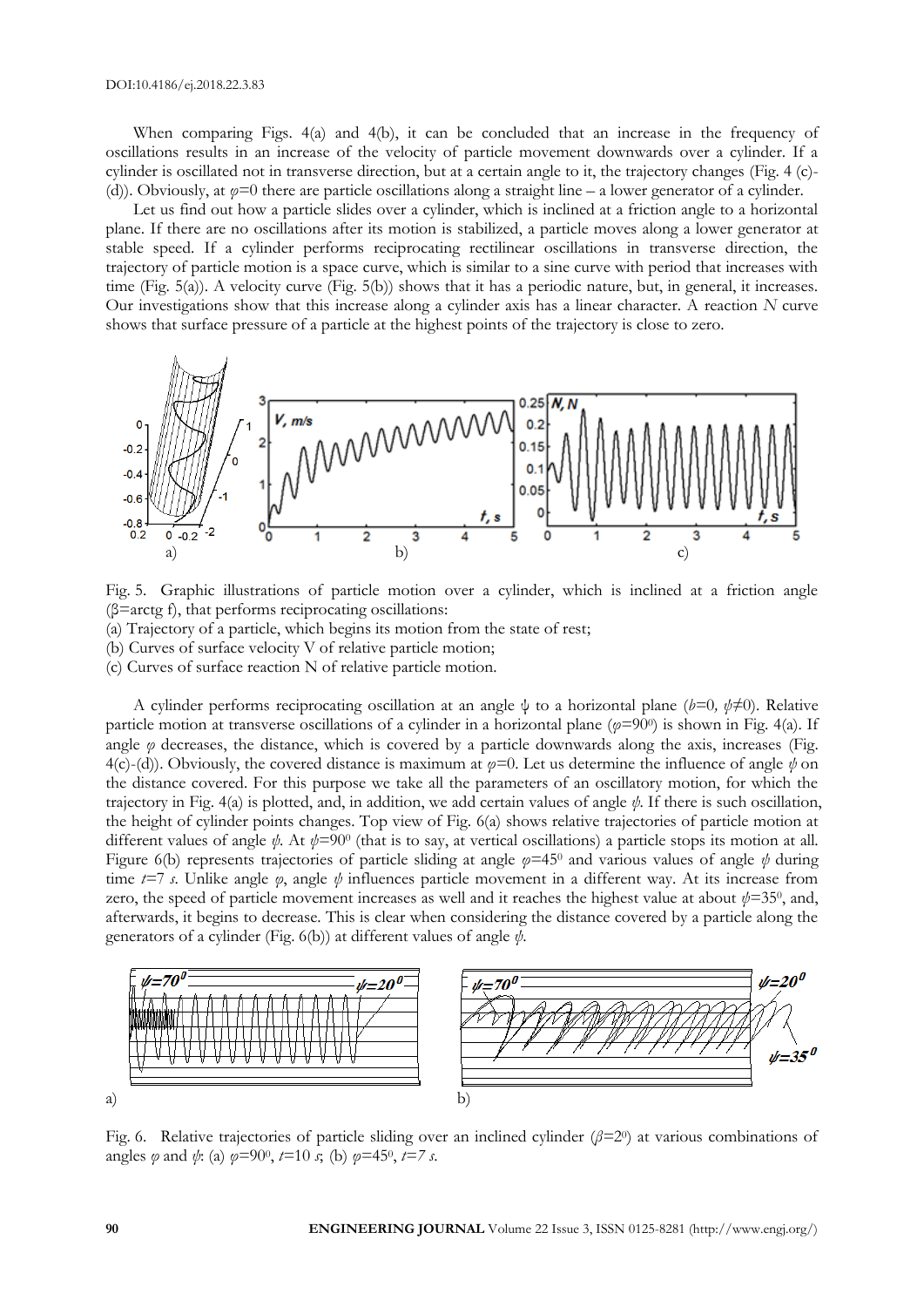*A general case of cylinder oscillation (all its points trace a curvilinear trajectory – a circle or an ellipse – in vertical parallel planes).* If  $a=b$ , a circle is the trajectory of oscillations of cylinder points. Let us consider this case, as it is simple for technical implementation. Let us take an inclined cylinder with an inclination angle  $\beta=2^0$ , which is the same as in previous cases. Here, the value of angle ψ does not make any difference. Fist of all, let us consider oscillations in the transverse direction relative to the cylinder (at *φ=*90<sup>0</sup> ). Figure 7(а) represents the trajectories of particle sliding at various values of angle  $\varphi$  at  $\beta=2^0$ ,  $R=0.2$  *m*,  $\omega=10$  *s*<sup>-1</sup>,  $a=b=0.1 \ m$ ,  $a=\pi/2$ ,  $a'=0$ ,  $u'=0$ ,  $f=0.3$ ,  $t=10$  s. After its motion is stabilized, a particle begins to trace a helical line on the surface moving downwards (that is to say, its motion over half of a cylinder is not possible). However, at  $\varphi$ =45<sup>0</sup> there is an unexpected effect: a particle begins to move upwards without getting outside a half cylinder. This effect is greater at *φ=*15<sup>0</sup> .



Fig. 7. Graphic illustrations of particle motion over a cylinder that is inclined at an angle *β=*2<sup>0</sup> , the points of which trace circles:

(а) trajectories of a particle for various values of angle *φ*;

(b) curves of distance *u* and surface reaction *N* for  $\varphi$ =15<sup>0</sup>.

In order to explain this effect, Fig. 7(b) presents a distance *u* curve (at the top) and a surface reaction *N* curve depending on various friction coefficients. Vertical lines display the curves part, when the distance *u* decreases, that is to say, when a particle moves down. This happens when surface reaction is of the highest value, thus, friction force is of the highest value as well. Upward movement under inertia force happens, when friction force values are lower, that is to say, inertia force dominates over friction force and weight force component. Surface reaction insignificantly depends on friction coefficient and friction force directly depends on it. This explains the fact that, if friction coefficient decreases, a particle moves upwards more slowly. If  $f=0$ , it does not move upwards, it moves downwards. It can be concluded that, when moving upwards along a cylinder, a particle performs oscillatory motion, which is represented by the trajectory (Fig. 7(a)). Obviously, at *φ=*0 this effect further increases, but is it not possible to see particle oscillations from its trajectory form, since it coincides with a lower rectilinear generator of a cylinder.

It can be assumed that if there is a certain relation of semi-axes *a* and *b*, that is to say, when the points of a cylinder move around an ellipse, and there is a certain value of angle *ψ,* this effect can be increased. However, our investigations show that in order to move particles upwards, the best trajectory of relative motion of a cylinder is a circle. Here, the direction of angular velocity *ω* makes a difference. If *ω* takes a negative sign, which means a change in the direction of rotation of cylinder points around circles, at all the same previous parameters, particles move not upwards over a cylinder, but downwards, and, here, the velocity of their motion in greater than the one for upwards movement. Fig. 8, а represents trajectories of particle motion downwards over a cylinder at various values of angle *φ* (top view). The parameters are the same as in the previous case, except for angular velocity  $\omega = -10$  *s*<sup>1</sup> and time of movement  $t=3$  *s*. Figure 8(a) shows that the trajectory is displaced from the axis of symmetry of a cylinder (it is easy to see from the example of a trajectory for *φ=*15<sup>0</sup> ). Figure 8(b) represents the curve of relative velocity of a particle. At a certain time moment (when a particle is at its lowest position on a cylinder) its velocity is close to zero.